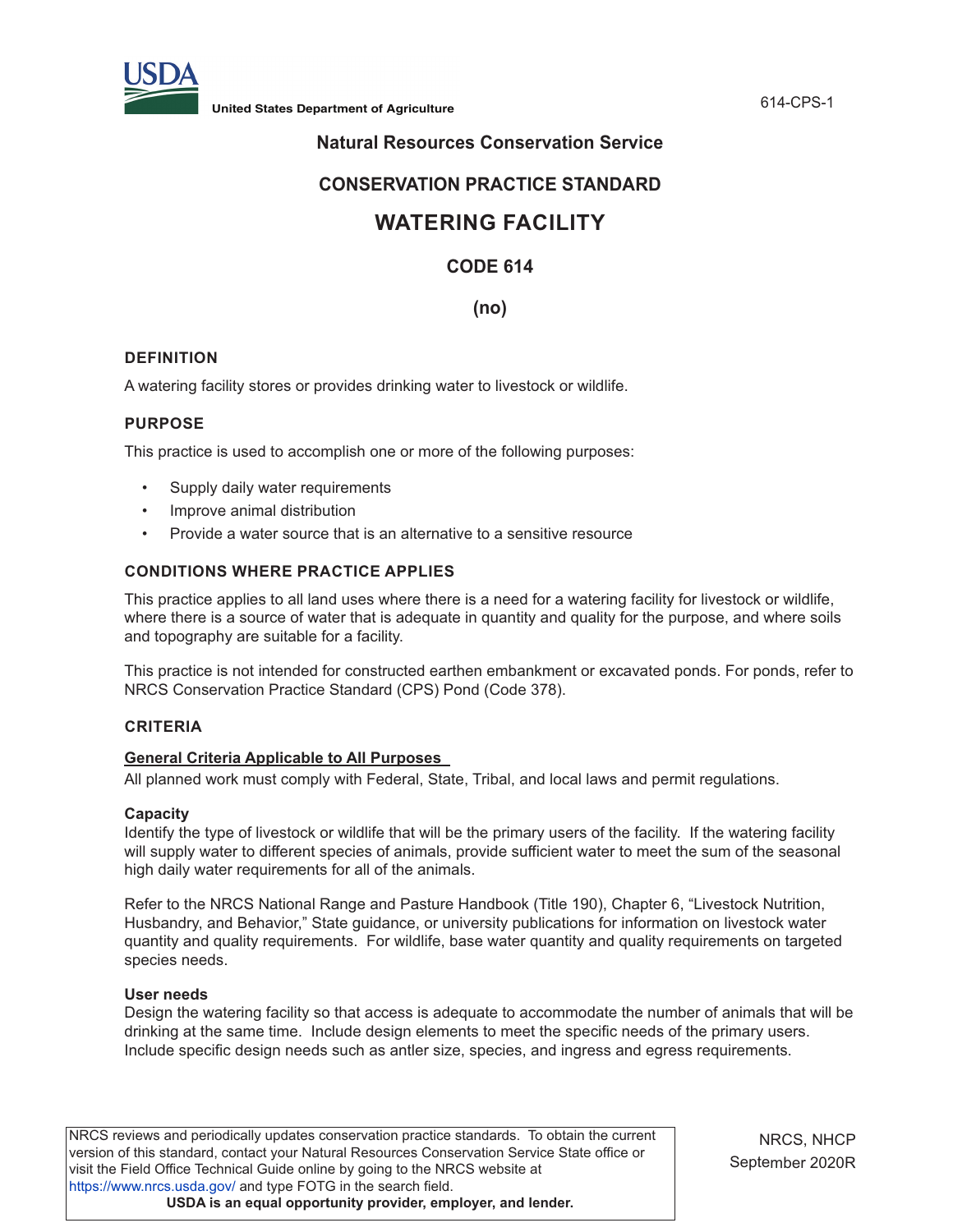#### **Materials and appurtenances**

Construct the watering facility from durable materials that meet or exceed the lifespan of the practice. Follow NRCS design procedures for the selected materials. Use industry standards where NRCS procedures do not exist.

# **Stabilization of disturbed areas**

Stabilize areas disturbed by construction in accordance with the planned use of the facility. Use the criteria in NRCS CPS Critical Area Planting (Code 342) to establish vegetation. If establishment of vegetation is precluded by site conditions, use the criteria in NRCS CPS Mulching (Code 484), as appropriate.

# **Troughs and tanks**

## Capacity

Design troughs and tanks with the storage volume necessary to provide water between periods of replenishment. To determine the storage volume, use the availability of water, replenishment rate, location, and planned operation.

# Location

Locate the watering facility to meet the needs of the managed livestock or wildlife species. Select a site that will promote even grazing distribution and reduce grazing pressure on sensitive areas. Where multiple watering facilities are planned, place the watering facilities at distances that are appropriate for the given topography, climate, and species that will be managed.

Locate the watering facility to minimize erosion problems caused by animal traffic on steep topography.

When a watering facility is installed adjacent to a well, provide positive drainage away from the well head.

# Foundation

Install the watering trough or water storage tank on a firm, level foundation that will not settle differentially. Examples of suitable foundation materials are bedrock, concrete, compacted gravel, and stable, wellcompacted soils. Where necessary, prepare the foundation by removal and disposal of materials that are not adequate to support the design loads.

Anchor or brace the watering facility as needed to prevent overturning by wind and animals, or as required by the watering facility manufacturer.

# Tanks

Analyze the foundation conditions and provide a design that will ensure the stability of the storage tank. For a vertical storage tank with a tank height greater than the tank diameter, also analyze the potential for overturning and identify the anchoring requirements.

Use NRCS design procedures or manufacturer's guidelines to ensure that buried tanks will withstand all earth and vehicle loads anticipated for the site.

# **Stabilization**

For a permanent trough, protect the area around the watering facility where animal concentrations or overflow from the watering facility will cause resource concerns. Use NRCS CPS Heavy Use Area Protection (Code 561) to design the protection.

For a portable facility, either stabilize as mentioned above or move the trough when needed to prevent damage from animal concentrations.

#### Appurtenances

Use the criteria in NRCS CPS Livestock Pipeline (Code 516) to select the components needed to attach the water supply to the trough. Include backflow prevention devices or an air-gap on facilities connected to wells or to domestic or municipal water systems. If an air-gap is used, it must be at least twice the inside diameter of the supply pipe or valve opening, or 1 inch, whichever is greater.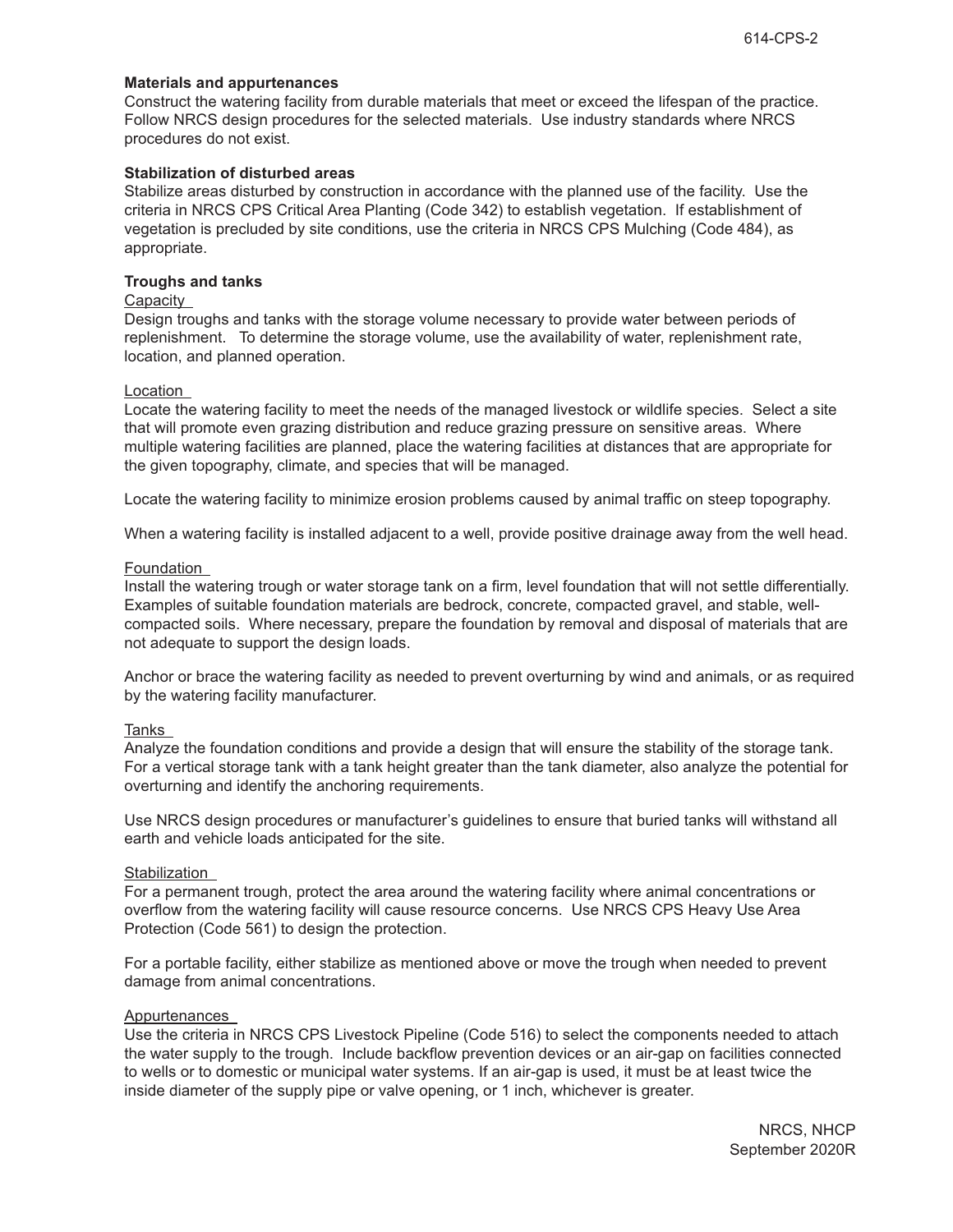When an overflow pipe is included in the design, protect the outlet from damage and provide a stable outlet for the overflow. Direct overflow from the trough to another beneficial use or to the original watercourse, if possible.

Where water is supplied under pressure to the watering facility, use an automatic water level control or float valve to control the flow of water to the facility to reduce energy use and prevent overflows.

As needed, install a float valve on a gravity-fed trough to avoid draining the water source.

Protect valves and controls from damage by livestock, wildlife, freezing, and ice.

#### Escape features

For sites west of the 100th meridian, incorporate escape features for wildlife into the design of an opensurface watering facility. For sites east of the 100th meridian, install escape features where local knowledge and experience indicate that wildlife may be at risk of drowning.

An effective escape device must—

- Touch the inside wall of the tank or trough.
- Reach from the rim to the bottom of the trough or tank.
- Be firmly secured to the trough or tank.
- Be built of durable material with a rough surface that animals can grip.
- Have a slope no steeper than 45 degrees.
- Be located to cause minimal interference with livestock.

Provide one escape device for every 30 linear feet of rim.

Refer to Bat Conservation International's "Water for Wildlife—A Handbook for Ranchers and Range Managers" (Taylor and Tuttle, 2012) for additional information on escape features.

#### **Watering ramps**

Where livestock or wildlife will drink directly from a pond or stream, use a watering ramp to provide stabilized access to the water. Evaluate existing and proposed fences, grazing patterns, shoreline slope, and water depth when choosing the optimum location for the ramp.

Width

Make the ramp wide enough to accommodate the expected usage.

Length

Extend the ramp into the stream or pond far enough to achieve the desired depth.

#### Surface drainage

Divert surface runoff from the approach to the ramp.

**Slope** 

Make the slope of the watering ramp consistent with planned animal usage but not steeper than 3 horizontal to 1 vertical (3:1).

#### Side slopes

Make all side slope cuts and fills stable for the soil materials on the site. Make the side slope cuts or fills in soil materials no steeper than 2 horizontal to 1 vertical (2:1). Make rock cuts or fills no steeper than 1.5 horizontal to 1 vertical (1.5:1).

#### Foundation

Where necessary, prepare the foundation by removal and disposal of materials not adequate to support the design loads.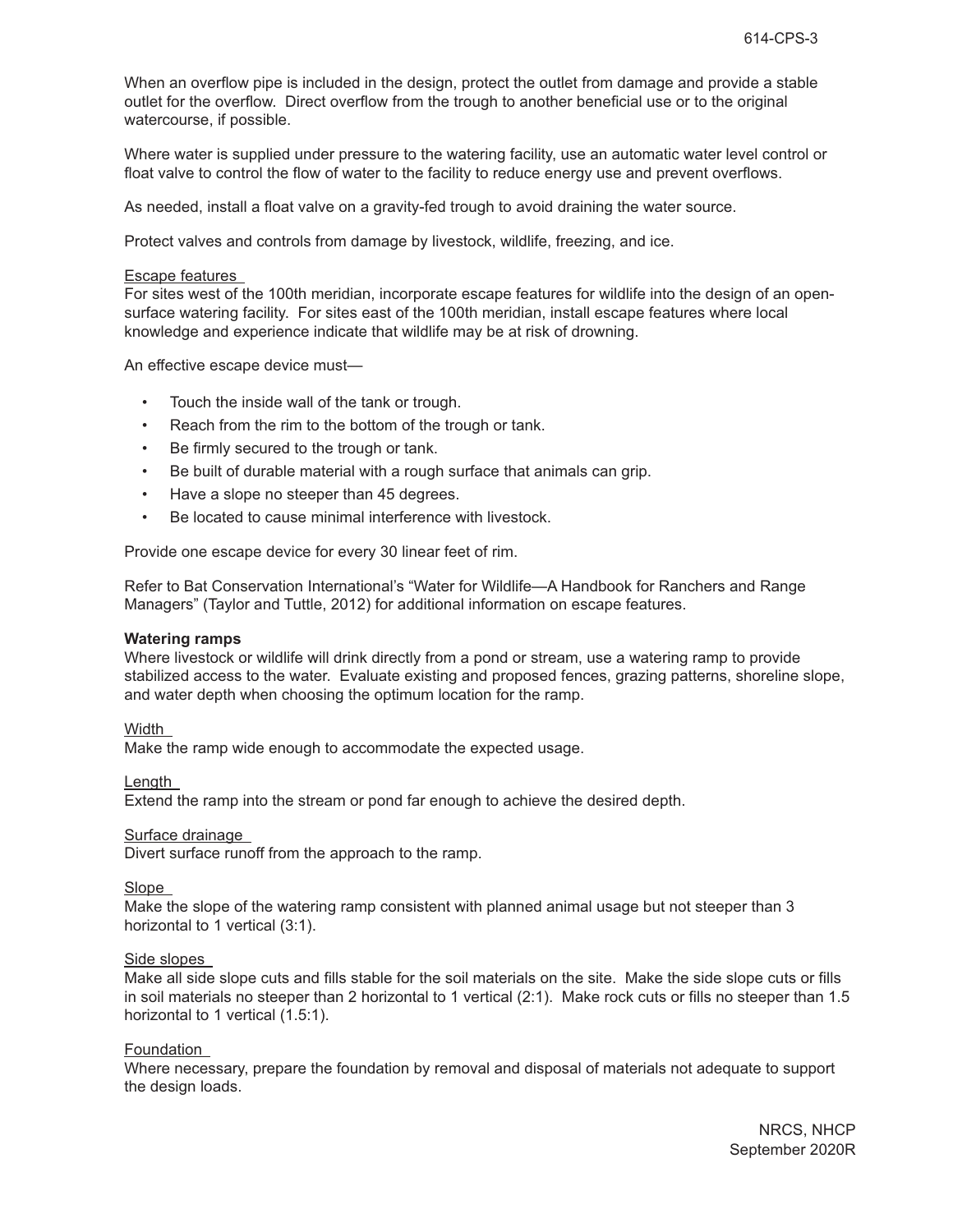## Surface material

Use the criteria in NRCS CPS Heavy Use Area Protection (Code 561) to design the ramp surface. The selected material must be of adequate quality to withstand underwater conditions.

#### Access

Use fencing or other barriers to delineate the boundaries of the ramp. Barriers must be of sufficient size, strength, and quality to meet the intended use of the facility.

#### Ramps in streams

If there is a need to provide a stream crossing in conjunction with a watering facility, use the criteria in NRCS CPS Stream Crossing (Code 578) for the design and construction of ford crossings, except as noted above in Watering Ramps.

Locate the watering ramp so that it does not impede the movement of aquatic organisms in the stream.

# Ramps in ponds

Extend the ramp into the pond until a minimum water depth of 3 feet is reached, measured from the design normal water level. Where the pond depth is greater than 3 feet at the ramp location, excavate the ramp into the pond bank or use other means to provide a stable base at the lower end. Extend the ramp a minimum of 0.5 feet above the normal water level.

#### **Fencing**

Use criteria found in NRCS CPS Fence (Code 382) for the design and construction of fences associated with the watering facility. Ensure designs that allow safe ingress and egress for area wildlife species. To protect species that access water by skimming across the surface, make fencing materials highly visible with appropriate openings. Add permanent streamers or coverings to wire fences that extend across a watering facility to make them more visible to skimmers.

## **CONSIDERATIONS**

#### **General Considerations**

Consider the implementation of NRCS CPS Prescribed Grazing (Code 528) when installing a watering facility to address water quality and animal distribution resource concerns.

When possible, locate the watering facility away from streams, ponds, or riparian areas to minimize chance of fecal contamination or surface pollution.

Consider the quality of the water provided to the watering facility and the effects on animal health, animal production, water intake, and feed and forage consumption.

Not all species need or benefit from supplemental water. Consider impacts to both target and nontarget wildlife species before installation of a watering facility. Observed or documented use of a facility by wildlife does not necessarily indicate net benefits. Introducing a new water source within an ecosystem can have effects such as the concentration of grazing, predation, entrapment, drowning, disease transmission, and expansion of the wildlife populations beyond the carrying capacity of the available habitat. Providing a water source for wildlife could enhance the habitat for species that compete with or prey on at-risk species.

Consider designing the facility to benefit wildlife. Such designs would include providing ground-level access to water for species that cannot use raised structures, such as troughs. Ground-level access can be provided through creation of an overflow collection area or a secondary ground-level water source. Depending on the target species, planners may want to consider protecting these areas using suitable fencing (marked as needed) that excludes livestock and larger wildlife species while allowing access of the site to small ground-dwelling species.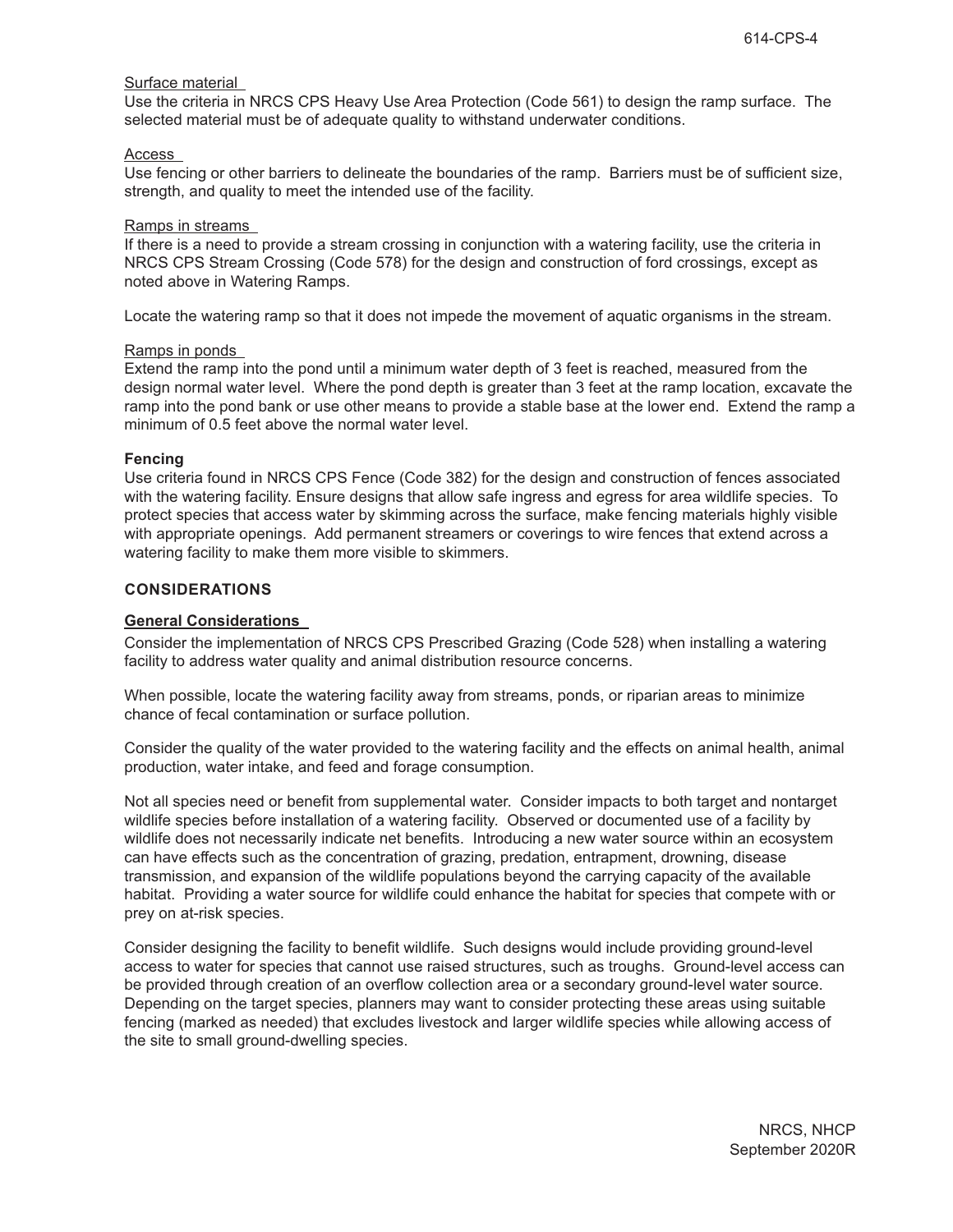Wildlife populations within desert or arid regions of the country can become dependent on supplemental watering facilities. Consideration should be given to maintaining year-round water even if livestock are not present.

Consider disease transmission prevention at watering facilities. Consider suitable controls/treatments for local water-transmissible diseases and parasites.

When windmill, solar, or other potentially unreliable power sources are used, consider supplying additional daily water storage volume (3–5 days), a battery backup system, or an alternate water source.

Consider the effects of water development on the balance or budget of water resources in the area of the new project. In some settings, this could be important and may result in effects to adjacent or associated habitats and species.

If there is the potential for small livestock, such as lambs or kids, to fall into the trough, provide a ledge or similar structure in the trough to provide an escape route or provide a second trough that has a shorter height.

Debris and algae can collect in watering facilities resulting in the need for frequent cleaning. Covers that shade the facility and reduce debris from falling into the facility, while still allowing animal access, will keep the water cooler, cleaner, and more palatable to animals.

Where debris or algae is a problem, consider increasing pipe sizes for inlets and outlets or installing a feature such as an inverted elbow at the inlet to the overflow pipe to reduce the chances of clogging. Consider installing a method to completely drain the watering facility to increase the ease of maintenance. Protect the drain outlet from erosion.

Consider installation of a permanent means of ingress and egress for maintenance of a storage tank, where needed.

#### **Additional Considerations for Watering Ramps**

Where livestock exclusion from a stream is part of the planned installation, consider installing a watering ramp that can be used if emergency access to water is needed. Use a gate to restrict access to the ramp.

The slope of the ramp can influence animal behavior. Steeper slopes tend to discourage loitering in the ramp area.

Select a surface material for the ramp that will discourage loitering but still provide a stable footing. The larger stone will make the hoof contact slightly uncomfortable.

Avoid locating watering ramps in shady places, where possible, to discourage loitering.

Where possible, extend the fence completely across the stream. Use swinging gates to restrict animal movement.

#### **PLANS AND SPECIFICATIONS**

Provide plans and specifications that describe the requirements for applying this practice to achieve its intended purpose. As a minimum, include—

- A map or aerial photograph showing the locations of the facilities and any associated pipelines.
- Special conditions for access, as needed.
- Foundation stability requirements.
- Site-specific detail drawings showing the facility size, dimensions, and necessary appurtenances (foundations, pipes and valves, escape features, anchoring, outlet stabilization and protection, etc.).
- Requirements for stabilization of any areas disturbed by the installation of the facility.